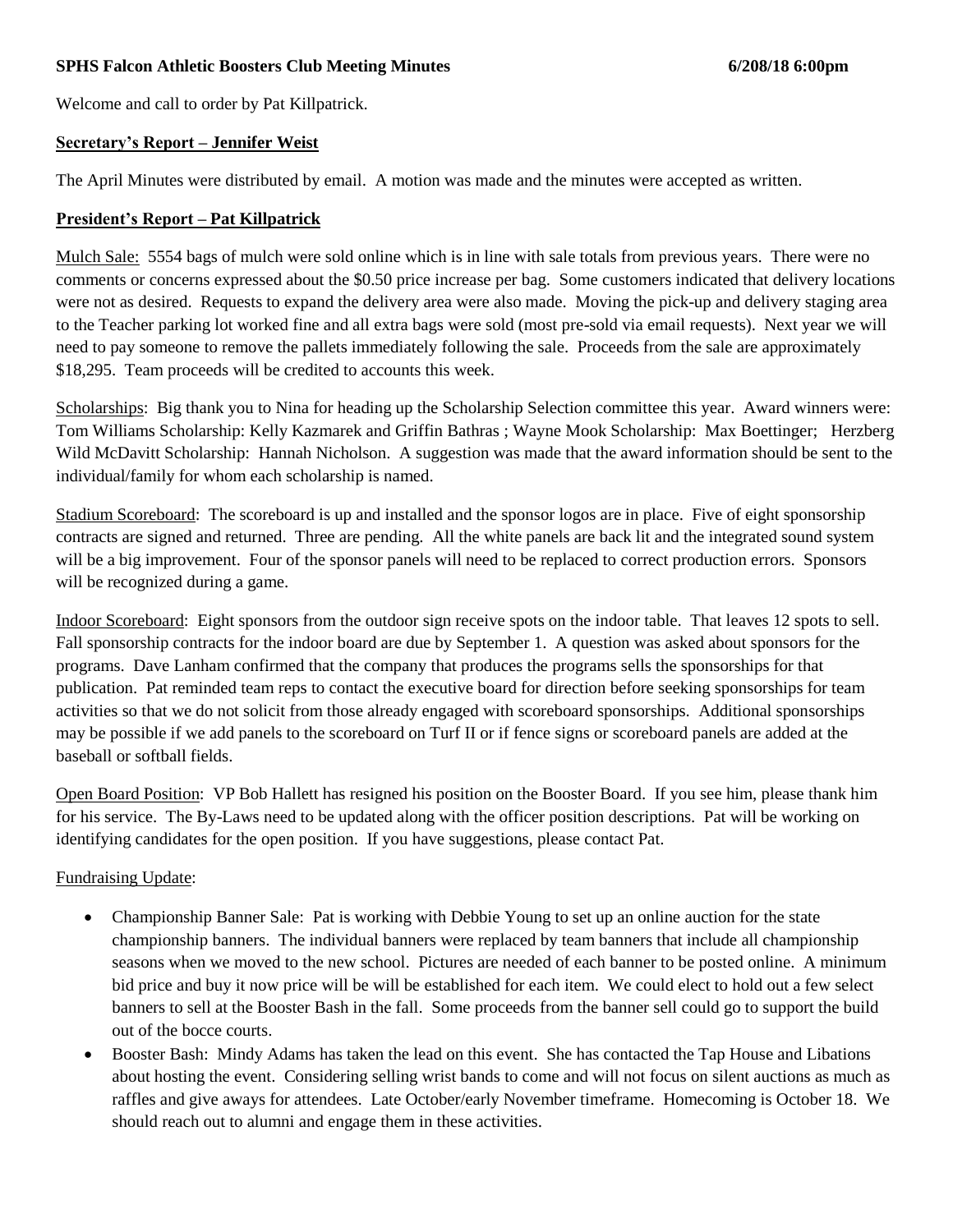Golf Outing: The Boosters will be assuming responsibility for the annual golf tournament that Principal Bathras has held beginning in the 19-20 school year.

# **Membership Report – Christina Powell**

Membership reports were distributed by email to all booster reps prior to the meeting. Membership trends are moving in the right direction. Reps should keep doing what they are doing to encourage membership.

# **Treasurer's Report – Sharon Burke**

Our overall account balances are a little less than they have been in past years but we have spent close to \$40,000 in the current school year on various projects. Updates on team account totals have been made on the google sheet. Please contact Sharon if there are questions or if account balances seem out of line. Finally, she has opened a PO Box because her work schedule does not always permit her the flexibility to pick up items in the Booster box located there. Please send all reimbursement requests and other communications to PO Box 1358, Severna Park.

## **Concession Manager's Report – Sharon Burke**

Equipment has been purchased and placed in the outdoor stand. Awaiting permission for additional electrical work needed – follow-up with Mrs. DeMaria in progress. Fall Concession schedule will include expanded home football schedule plus support of other outdoor sports and indoor concessions for volleyball. First home football game is August 31. A schedule is being developed that allows all out of season sports with an opportunity to cover concessions. Sharon is looking for several individuals who can serve as Stand Managers and can help open the stands. Involve you team Mom and Coach in recruiting volunteers to work the stands.

## **Athletic Director Report – Dave Lanham**

Mr. Lanham announced several coaching hires. Shannon Garden has been hired as the new girl's field hockey coach. She is also bringing two assistant coaches with her from Chesapeake. Matt McKenney is the new swimming coach and Jessica Goodman has been hired as a new tennis coach.

Many games leading up to county championships were played on the high school campus and it was great. Track surfacing will be started in the next week with the tennis court surfacing to occur the following week. They should both be complete prior to August 1.

Fall sport registration will be open from July 1 through August 4. Physicals may be turned in at the school and must be dated after June 1.

Concussion testing will not be available at the school. Choice 1 is partnering with the school to provide impact testing for \$75. Testing will include visual and verbal response and balance testing. They will also be offering sports physicals for \$25.

Congratulations to Campbell Kline for her recognition as Gatorade State Player of the Year, Kody Milton for being named an Under Armor All American, and Camden Clark the Capital's Player of the Year.

## **New Business**

A funding request for improvements to the Baseball and Softball fields was distributed by email prior to the meeting. AD Lanham provided additional information about the nature of the request and costs associated with the irrigation system that will be paid by the County and scoreboard improvements that will be requested through County funds in the upcoming fiscal year. Following a brief discussion a motion was made and seconded to approve the funding request as presented and was approved unanimously.